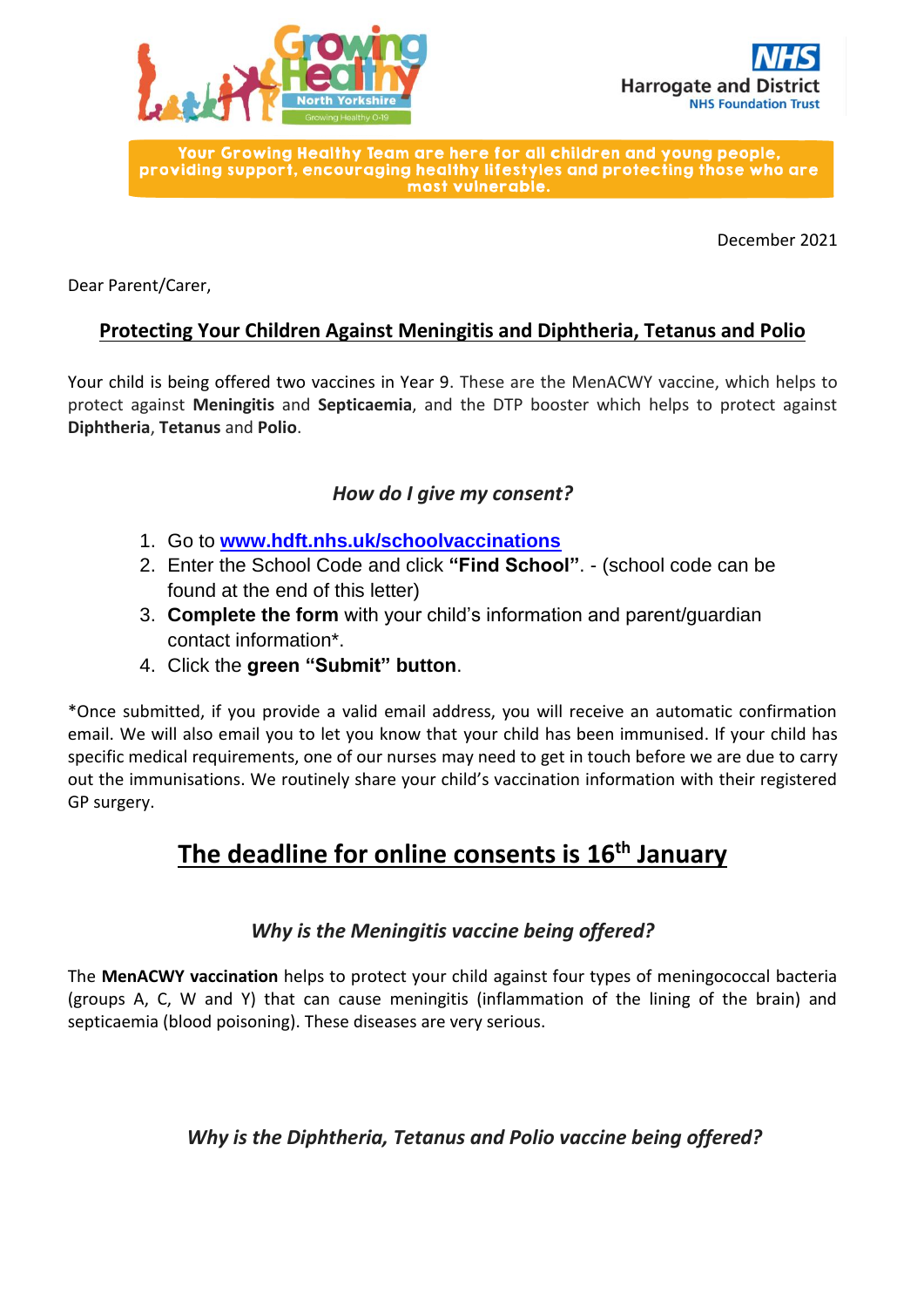

The **3-in-1 DTP booster vaccine** helps protect your child against three severe diseases: **diphtheria**, **tetanus,** and **polio**.

**Diphtheria** is a serious disease that can damage the heart and nervous system.

**Tetanus** is a painful disease affecting the nervous system which can lead to muscle spasms and breathing problems.

**Polio** is a virus that attacks the nervous system which can cause permanent paralysis of muscles.

# *Where can I find out more?*

We hope that the information provided addresses any concerns you or your child might have about these vaccinations. By having these vaccines your child will be protecting themselves and others from very serious diseases. It is important that this letter is shared with your child.

For more information regarding the **MenACWY** vaccination please visit this website: [www.nhs.uk/conditions/vaccinations/men-acwy-vaccine](http://www.nhs.uk/conditions/vaccinations/men-acwy-vaccine)

For more information regarding the **DTP booster** vaccination please visit this website: [www.nhs.uk/conditions/vaccinations/3-in-1-teenage-booster](http://www.nhs.uk/conditions/vaccinations/3-in-1-teenage-booster)

For more information about **our service** please visit: [www.hdft.nhs.uk/immsconsent](http://www.hdft.nhs.uk/immsconsent)

If you have any questions regarding this programme, or you believe your child's vaccination status is not up to date **please contact the Childhood Immunisation Team** by emailing [hdft.childhood.immunisations@nhs.net](mailto:hdft.childhood.immunisations@nhs.net) or calling us on 01423 553115.

Yours sincerely,

**Childhood Immunisation Team for North Yorkshire and City of York**

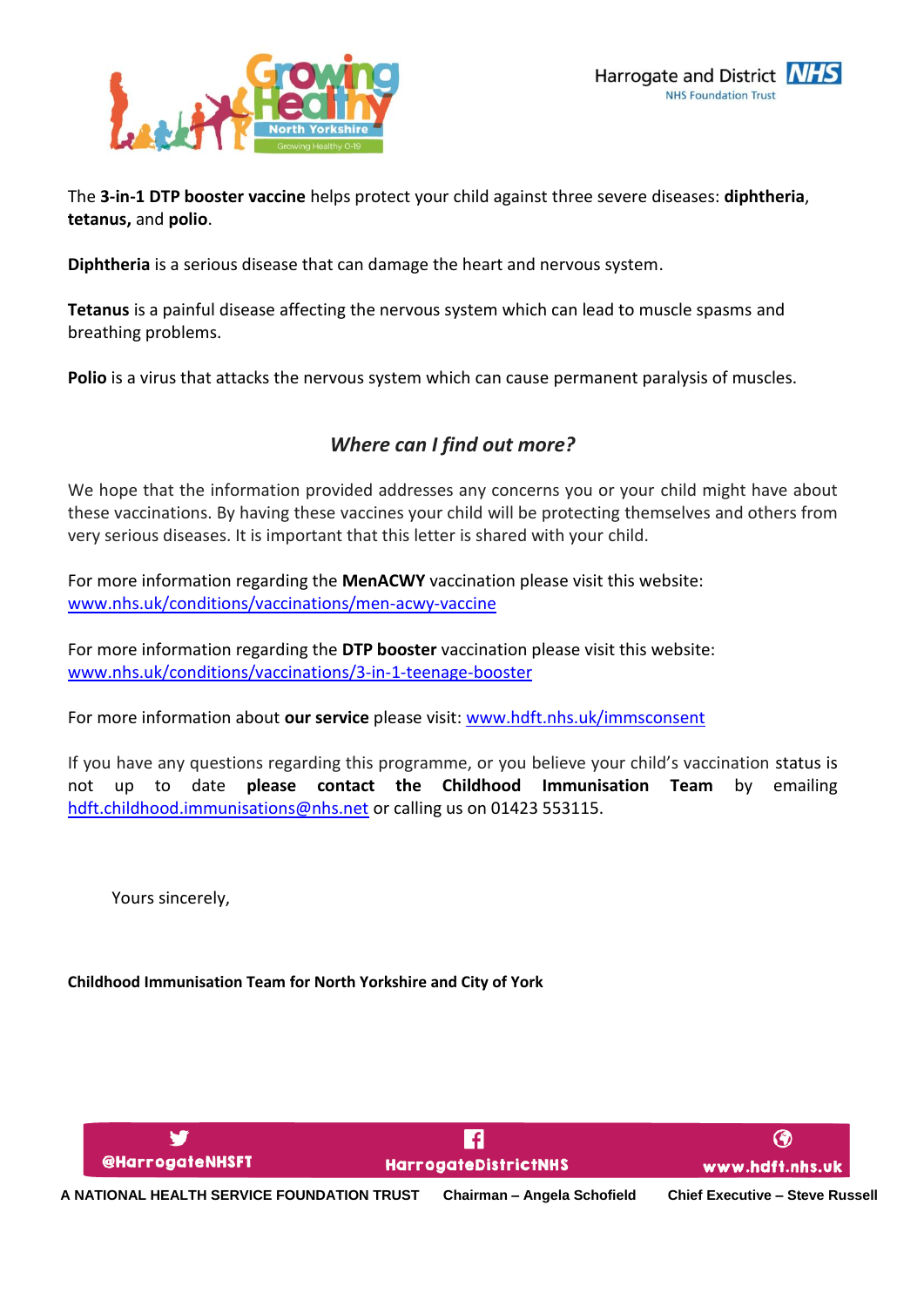



# **School Codes**

| <b>School Name</b>                               | <b>SchoolCode</b> |
|--------------------------------------------------|-------------------|
| All Saints Roman Catholic School York            | NSR <sub>2R</sub> |
| Ampleforth College                               | 121735            |
| Applefields School                               | 134727            |
| Archbishop Holgate's School                      | 136617            |
| <b>Barlby High School</b>                        | 144929            |
| <b>Bedale High School</b>                        | 121670            |
| <b>Bootham School</b>                            | YYWQZ             |
| Boroughbridge High School                        | 121699            |
| <b>Brayton Academy</b>                           | 143138            |
| Breckenbrough School                             | 121765            |
| <b>Brompton Hall School</b>                      | 121764            |
| <b>Brooklands Community Special School</b>       | 121778            |
| Caedmon College                                  | 121667            |
| Cambian Scarborough School                       | 134660            |
| Cambian Spring Hill School                       | 142911            |
| <b>Cedar House School</b>                        | 112456            |
| Craven Pupil Referral Service                    | 135851            |
| <b>Cundall Manor</b>                             | 121752            |
| The Danesgate Community                          | 121270            |
| Ebor Academy Filey                               | 142061            |
| <b>Ermysted's Grammar School</b>                 | 121716            |
| <b>Eskdale School</b>                            | 121668            |
| <b>Forest Moor School</b>                        | 121780            |
| <b>Fulford School</b>                            | 144711            |
| <b>Fyling Hall School</b>                        | 121733            |
| George Pindar School                             | 146819            |
| Giggleswick School                               | <b>XJVPN</b>      |
| <b>Graham School</b>                             | 146769            |
| Hambleton & Richmondshire Pupil Referral Service | 135850            |
| Harrogate Grammar School                         | 136497            |
| Harrogate High School                            | 138190            |
| Harrogate Ladies' College                        | 121741            |
| Holy Family Catholic High School, Carlton        | 121718            |
| Huntington School                                | 121673            |
| Joseph Rowntree School                           | 121711            |

| <b>@HarrogateNHSFT</b>                     | <b>HarrogateDistrictNHS</b> | www.hdft.nhs.uk                        |  |
|--------------------------------------------|-----------------------------|----------------------------------------|--|
| A NATIONAL HEALTH SERVICE FOUNDATION TRUST | Chairman - Angela Schofield | <b>Chief Executive - Steve Russell</b> |  |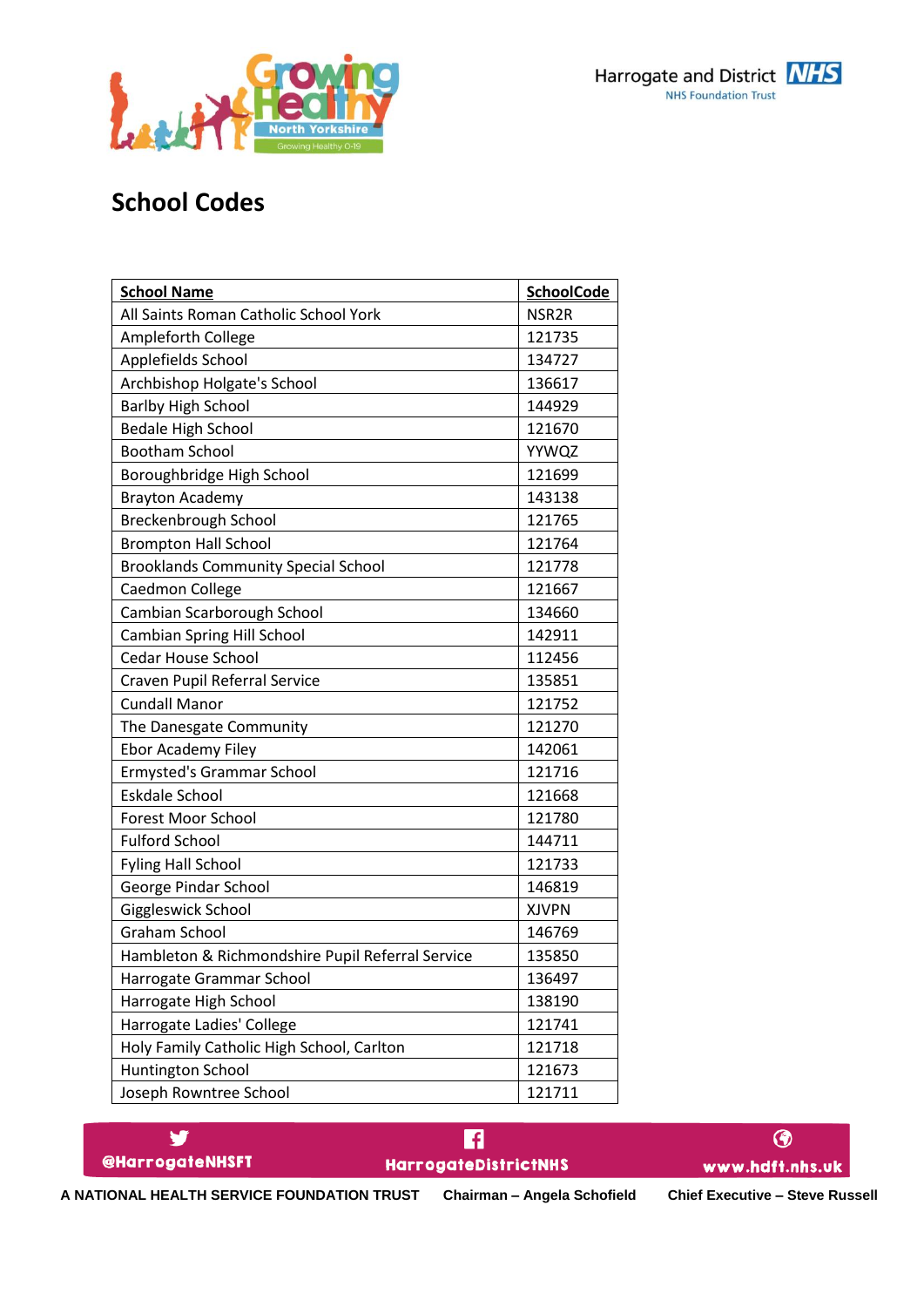



| King James's School, Knaresborough             | 121687       |
|------------------------------------------------|--------------|
| Lady Lumley's School                           | 121671       |
| <b>Malton School</b>                           | 121681       |
| Manor CE Academy                               | 136544       |
| Millthorpe School                              | 142648       |
| Mowbray School, Bedale                         | 121779       |
| Mowbray School, Ripon                          | 121779       |
| Nidderdale High School & Community College     | 121700       |
| Northallerton School & Sixth Form College      | 121678       |
| Norton College                                 | 136728       |
| OneSchool Global UK, York Campus               | 141555       |
| <b>Outwood Academy Easingwold</b>              | 144976       |
| <b>Outwood Academy Ripon</b>                   | 137412       |
| Queen Ethelburga's College                     | 121743       |
| Queen Margaret's School                        | 121749       |
| Queen Mary's School                            | 121725       |
| Richmond School & Sixth Form College           | 145090       |
| <b>Ripon Grammar School</b>                    | 121694       |
| Risedale School                                | 121663       |
| Rossett School                                 | 136896       |
| Ryedale School                                 | 121665       |
| <b>Scalby School</b>                           | 143288       |
| Scarborough College                            | 121730       |
| Scarborough Pupil Referral Service             | 132027       |
| Selby High School                              | 121702       |
| Settle College                                 | 121689       |
| Sherburn High School                           | 121695       |
| Skipton Girls' High School                     | 136664       |
| South Craven School                            | 136736       |
| Springhead School                              | 121772       |
| Springwater School                             | 121776       |
| St Aidan's CE High School, Harrogate           | 137139       |
| St Augustine's School, Scarborough             | <b>SG25S</b> |
| St Francis Xavier School, Richmond             | <b>CS2S4</b> |
| St John Fisher Catholic High School, Harrogate | 121717       |
| St Peter's School, York                        | 121724       |
| <b>Stokesley School</b>                        | 141930       |
| <b>Tadcaster Grammar School</b>                | 145777       |
| <b>Terrington Hall School</b>                  | 121732       |
| The Dales School                               | 121771       |

| @HarrogateNHSFT | HarrogateDistrictNHS | www.hdft.nhs.uk |  |
|-----------------|----------------------|-----------------|--|

**A NATIONAL HEALTH SERVICE FOUNDATION TRUST Chairman – Angela Schofield Chief Executive – Steve Russell**